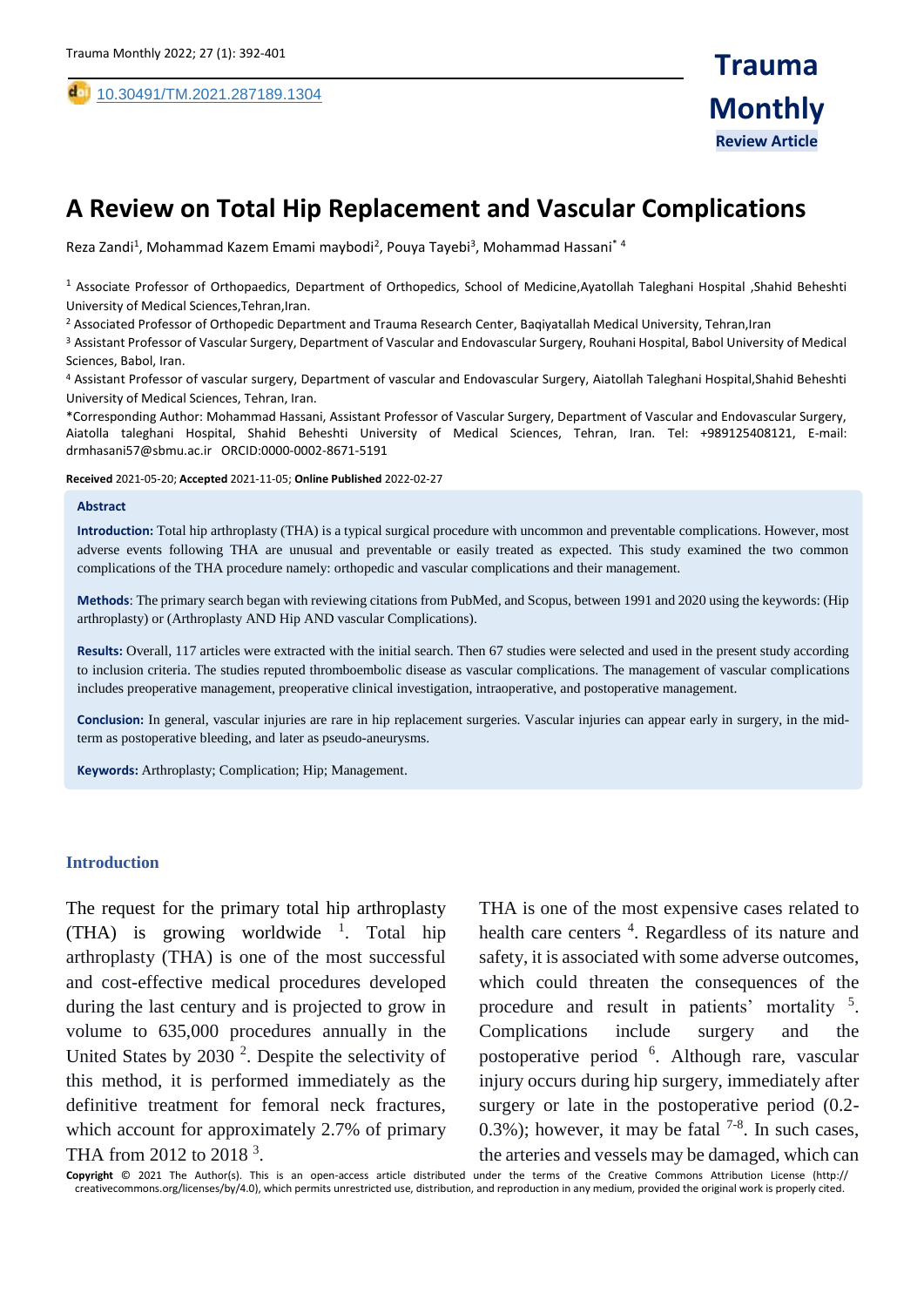be seen at the level of the pelvis or the proximal part of the limb <sup>9</sup>. The most common patterns of vascular injury include rupture, pseudo-aneurysm, thromboembolic fistula, and venous artery  $10-12$ . The causes of vascular injury during surgical procedures are as follows 13-16:

• bending back the blood vessels by putting a sharp-edged retractor

direct damage caused by a sharp osteotomy or a knife blade

damage caused by an osteophyte during joint manipulation

• thermal damage, erosion, and obstruction of blood vessels due to direct contact when inserting bone cement

- over reaming of the acetabulum
- damage by inserts in the blood vessels
- injuries by drills and screws

damage inside blood vessels during surgical procedures of arthroplasty or pelvic limb manipulation in patients with advanced arteriosclerosis. This study reviewed the complications of the THA procedure in two parts: orthopedic and vascular complications and their management.

### **Methods**

This study was conducted about the total hip arthroplasty. The primary search began with reviewing English-language citations from PubMed, and Scopus, between 1991 and 2020 using the keywords: (Hip arthroplasty) OR (Arthroplasty AND Hip AND vascular Complications). The initial search yielded 117 articles. In the meantime, about 67 reports have been selected and used in the present study (Fig. 1).



Figure 1: Study information diagram.

# **Results**

# **Vascular complications**

Contiguous arteries to the acetabulum, pelvis, and proximal areas of the lower extremities that are susceptible to be injured during total hip replacement are mainly branches of common iliac vessels; external iliac vessels, obturator vessels, superior and inferior gluteal artery, and internal pudendal arteries and veins <sup>17</sup>. Indeed, many vascular structures surrounding the acetabulum, pelvis and proximal areas of the lower extremities may be injured by direct and indirect trauma have been reported  $18-20$ . In particular, the primitive cause of injuries includes reaming during acetabular preparation, retractor-induced damage, drilling holes for fixation of screws in cementless acetabular cups, excessive traction in surgery, postoperative cup migration. Also, cement erosion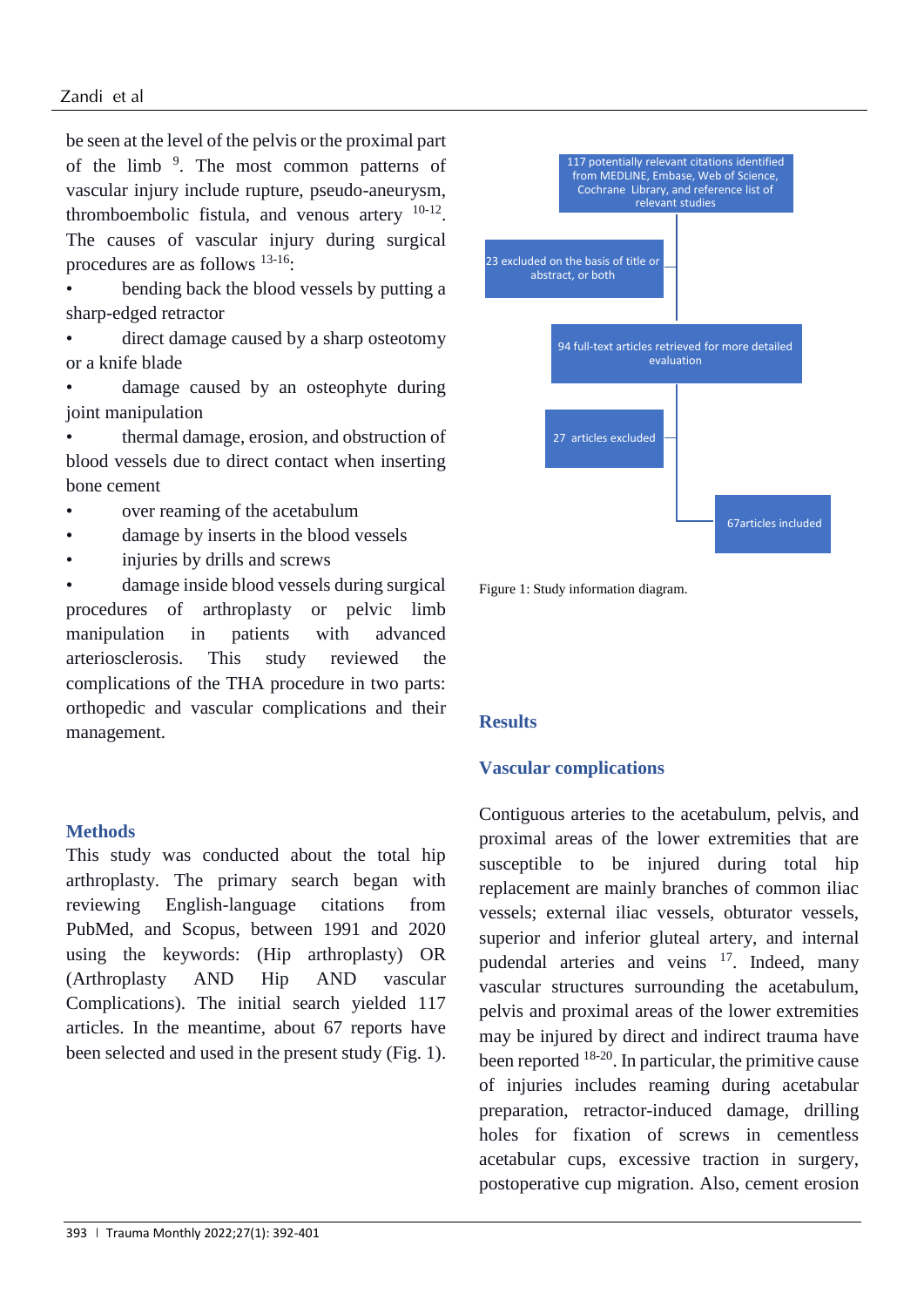and excessive local heating by methyl methacrylate in cemented total hip replacement are further reasons for the occurrence of arterial injuries during total hip replacement 14,15,18-20. However, there are several reported reasons in which symptoms of vessel injury were not evident. The possible reasons might be bone fragments or contamination caused due to soft-tissue defects, resulting in infections  $21$ .

Vessel injuries giving immediate symptoms of total hip replacement are severe hemorrhage.

The most common ischemic symptoms in the delayed postoperative period include pain, decreasing hemoglobin, swelling, reduced blood pressure, and hypovolemic shock  $1, 2, 4, 6, 10, 11, 22, 23$ . Other presenting signs and symptoms of vessel injury in revision surgeries include excessive bleeding, loss of pulse, and instability during extraction of hip prosthesis  $19$ .

What should be careful in these cases is that injury should be controlled with immediate pressure and ablation or ligation of the bleeding vessel  $^{24}$ . It is the surgeon's responsibility to perform such procedures. However, an interventional radiologist or vascular surgeon intervenes if the bleeding is uncontrollable or severe vascular damage has occurred <sup>25</sup> .

Vascular complications in THA are rare, and several patterns of injury can be seen (26-28):

The acute injuries

It is usually caused by high retractor pressure.

• Increases the severity of heavy hemorrhage

It is seen in patients with acetabulum protrusion.

• Injuries causing delayed symptoms

- ⦁ It appears a few days or years after THA.
- Hip pain
- ⦁ Incidence of ischemic symptoms in the limb
- ⦁ Severe hemorrhage at the time of extracting the hip prosthesis.

Choosing a precise surgical procedure should be a priority, and avoid using retractors over the lip over the acetabulum. In cases of acetabular protrusion when the significant vessels are close to the operating site, care must be taken not to penetrate the bottom of the acetabulum when drilling the holes <sup>29</sup>. Also, when an arterial reconstruction in cases of pseudo aneurysm is needed for the use of synthetic graft material must be avoided because of the infection risk with severe secondary complications 30.

In some reports, gender bias has also been observed as one of the causes of vessel injury. In several retrospective studies, the comparison of females' dominance of vessel injury to males (3:2) has been confirmed 16, 24, 31,32 .

The relationship of pelvic vascular structures surrounding the acetabulum has been described in several studies <sup>33</sup>.

# **Thromboembolic disease**

Thromboembolic is a complication disease that comprises the largest risk group of post-THA patients. That's precise etiology remains uncertain, but stasis due to torsion tourniquet of the lower limb during surgery, as well as intimal injury, are one of the causes of such a complication <sup>34</sup>.

Symptomatic VTEs are relatively infrequent events; however, some factors increase the risk (Table 1). As is presented in table 1, the correlation between the frequency of the stenosis level and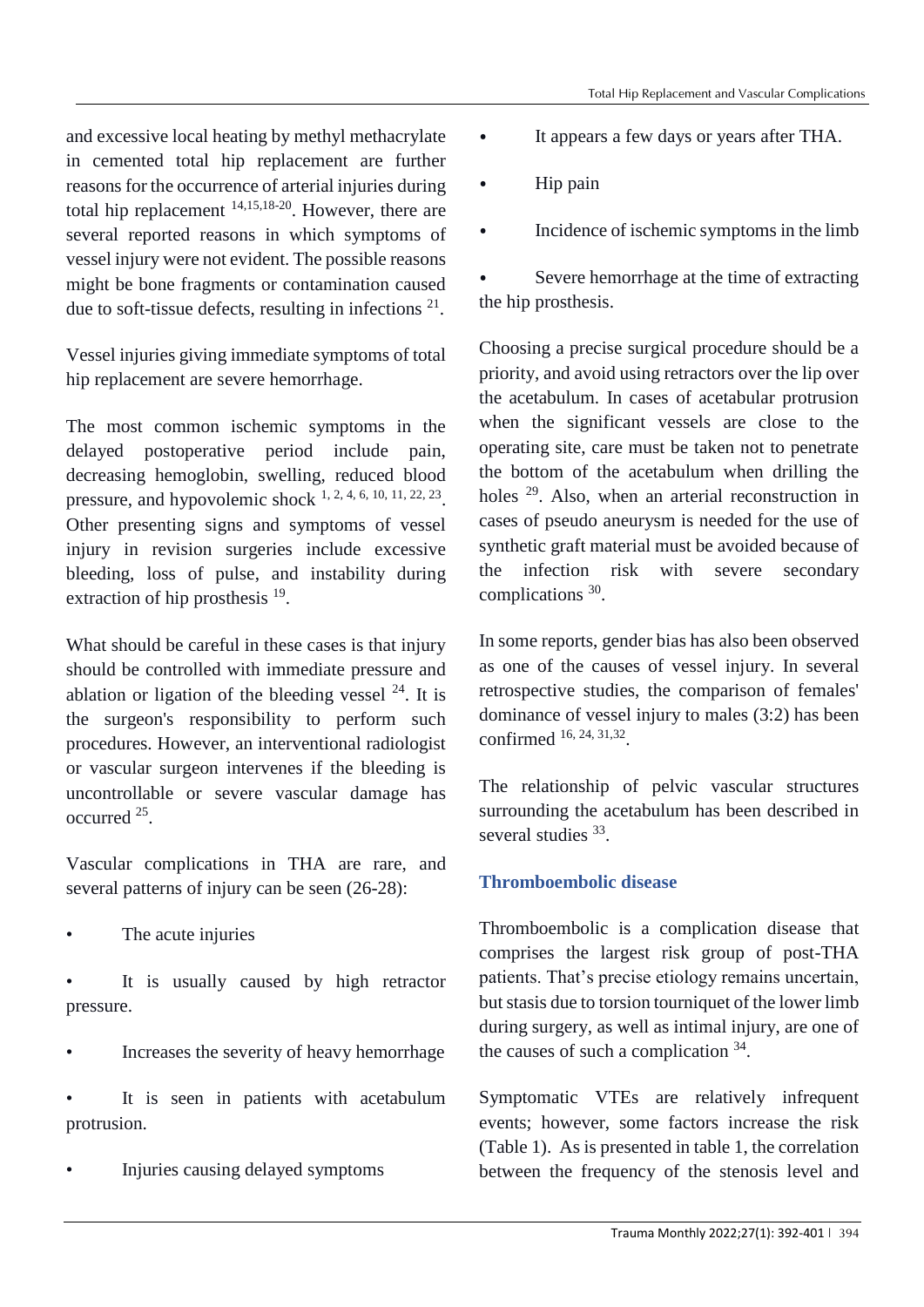nerve sedimentation sign was not significant  $(P=0.75)$ .

**Factors**

A prior VTE event Hypercoagulable states Thrombophilias Elevated BMI Diabetes mellitus Smoking Anemia Tamoxifen or raloxifene therapy ASA<sup>1</sup> score  $\leq$ 3 Coronary artery disease Varicose veins Stroke

The recurrence rate of VTE is high. According to Hansson et al. reports, the 5-year cumulative incidence of recurrent VTE events was 21.5% after a first DVT and 27.9% after a second DVT; was while the 5-year cumulative incidence of fatal PE was reported 2.6% after a first DVT  $35-37$ . In this group of patients, to prevent a recurrence, administration of warfarin with low molecular weight heparin (LMWH) from 24 hours after surgery to 4 days can be helpful  $38$ .

Selective estrogen receptor modulators increasing the VTE risk <sup>39</sup>. According to a 1999 report, patients treated with tamoxifen had a 2-fold increase in PE. Similar results have been observed with Raloxifene as a selective estrogen receptor modulator. Based on the available evidence, the simultaneous use of two or more samples of these drugs is associated with an increased risk of VTE 40,41 .

Given all the factors that increase the risk of VTE in THA; Anticipating actions to prevent this or minimize it is a requirement  $42$ . These actions are defined based on runtime at three levels 43-46:

A. Preventive measures before performing THA surgical procedure

- Discontinuation of procoagulant drugs
- Pre donation of autologous blood

B. Preventive measures during the THA surgical procedure

• Hypotensive epidural anesthesia with the administration of intraoperative heparin (15 U/Kg)

Reduction of the time of femoral vein occlusion and blood loss

C. Preventive measures after performing THA surgical procedure

• Aspirin for low-risk patients.

• Warfarin for patients with intermediate clinical predisposing factors for VTE and patients who have an intolerance to aspirin.

Low molecular weight heparin for when the risk of VTE is high

# **Prevention of vascular injuries Obey quadrant system**

Earlier, to prevent these injuries during the fixation of acetabular screws, a simple method of the acetabulum quadrant system was proposed by Wasilewski et al. <sup>47</sup>. Various anatomical studies have shown that screw fixation in complete cement-free hip replacement, especially in revision surgeries, is the most prominent cause of vascular injury.

Wasilewski et al. Have defined an acetabular foursection system for managing the secure placement

1

<sup>1</sup> American Society of Anesthesiologists

<sup>395</sup> | Trauma Monthly 2022;27(1): 392-401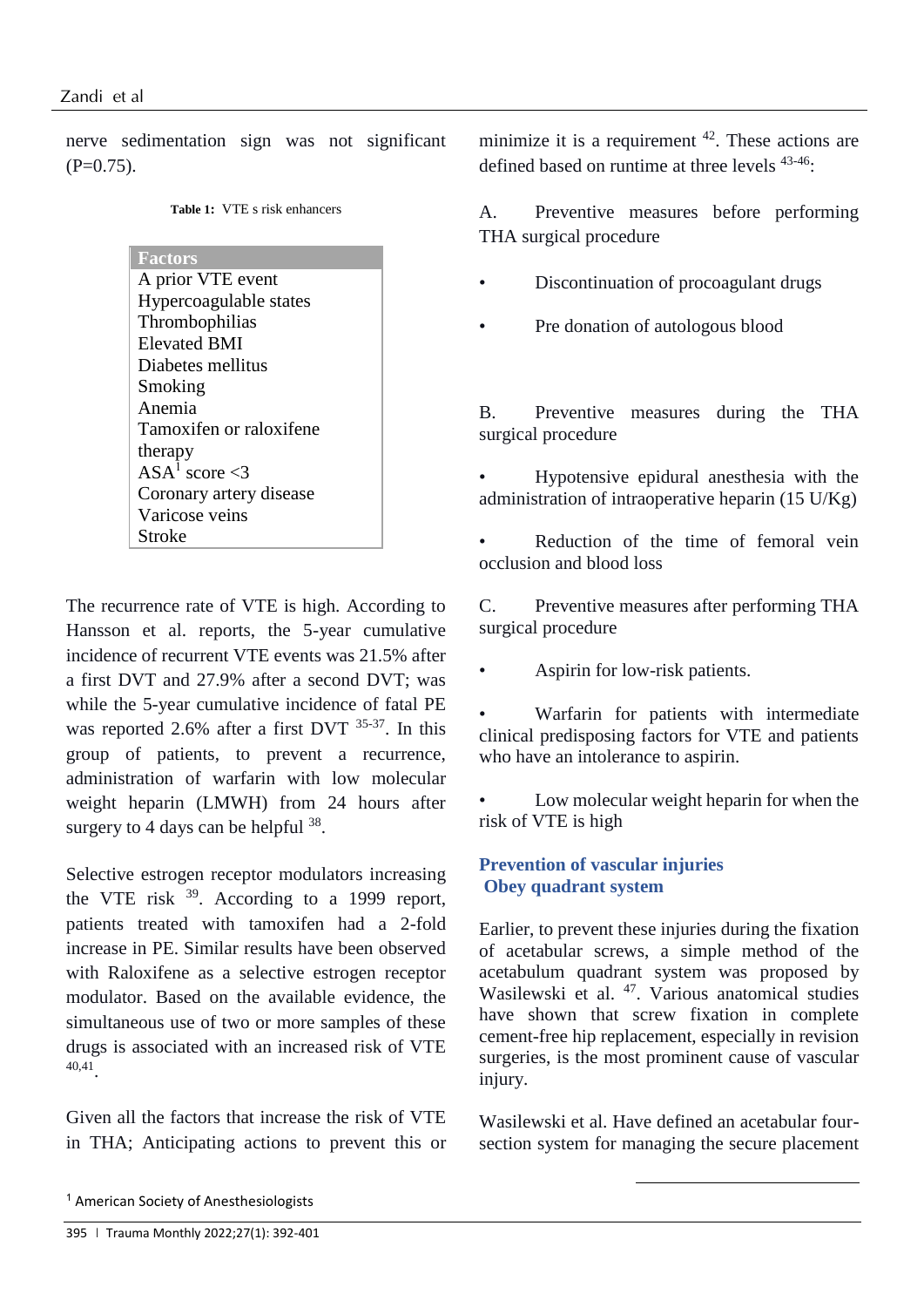of screws during primary and revised hip replacement surgeries (Fig. 2). A quadratic system has been suggested to explain the relationship between acetabular bone structure and surrounding vascular structures to prevent vascular structures <sup>48</sup>.



Figure 2: Acetabular quadrant designation to determine safe zones for transacetabular screw fi xation. Line A is fi rst drawn from the anterior superior iliac spine (ASIS) through the center of the hip joint, and Line B is made perpendicular to that at the level of the center of the acetabulum. Anterior-superior quadrant <sup>68</sup>.

The quadratic system of the acetabulum consists of four parts of the acetabulum by dividing acetabulum by two intersecting vertical lines. The first line A originates in the upper anterior iliac spine (ASIS) and travels directly to the center of the acetabulum, dividing the acetabulum into two halves and collectively referred to as the anterior and posterior quadrants. The second line B originates from the center of the acetabulum and is perpendicular to the first line, resulting in two upper and lower halves  $49$ . For this purpose, these two vertical lines intersect at the center of the acetabulum to form four quadrants, collectively referred to as the upper anterior quadrant, anterior inferior quadrant, posterior superior quadrant, and posterior inferior quadrant. Most of the published work on vascular damage has been done on the

corpse bone. The authors attempted to provide a clear picture of the quadrant system using a computed tomography model of angiography (A-CT) with a three-dimensional computational model of the pelvis and the surrounding vascular structure. In the development of three-dimensional models of vascular constructions, some vessels and vessels are not visible due to the limitations of computed tomography imaging  $50$ . The Quadrant system identifies safe areas for repairing acetabular screws of appropriate size, which are carefully examined during hip replacement surgery. It does the following:

This quadrant contains the external iliac artery and vein. The acetabular screws fixed in this quarter are directed towards these vessels. However, it was found that the external iliac vein is in a more intermediate position than the artery and is, therefore, more dangerous than the artery <sup>51</sup>.

### **Anterior-inferior quadrant**

Obturator artery is present in this quadrant, and the bone stock is thin in respect of other quadrants. This order will increase the possibility of vessel injury during screw placement <sup>52</sup>.

### **Posterior-superior quadrant**

The number of three-dimensional reports shows that the superior posterior quadrant has good bone stock. This quadrant has the superior gluteal artery and vein as they pass to the pelvis through the greater sciatic notch. The suitable-sized screw may be considered for secure placement as the bone stock in the central zone of this quadrant is more than  $25$  mm  $<sup>53</sup>$ .</sup>

### **Posterior-inferior quadrant**

The fixed screws in this quadrant are directed to the lower gluteal and pudendal vessels. This quadrant is considered safe due to the bone center presence suitable for screw placement. Depending on the structure of this quadrant, the proper size of a screw may not touch the vessel structure, thereby preventing damage to the arteries <sup>54</sup>.

### **Center of the acetabulum**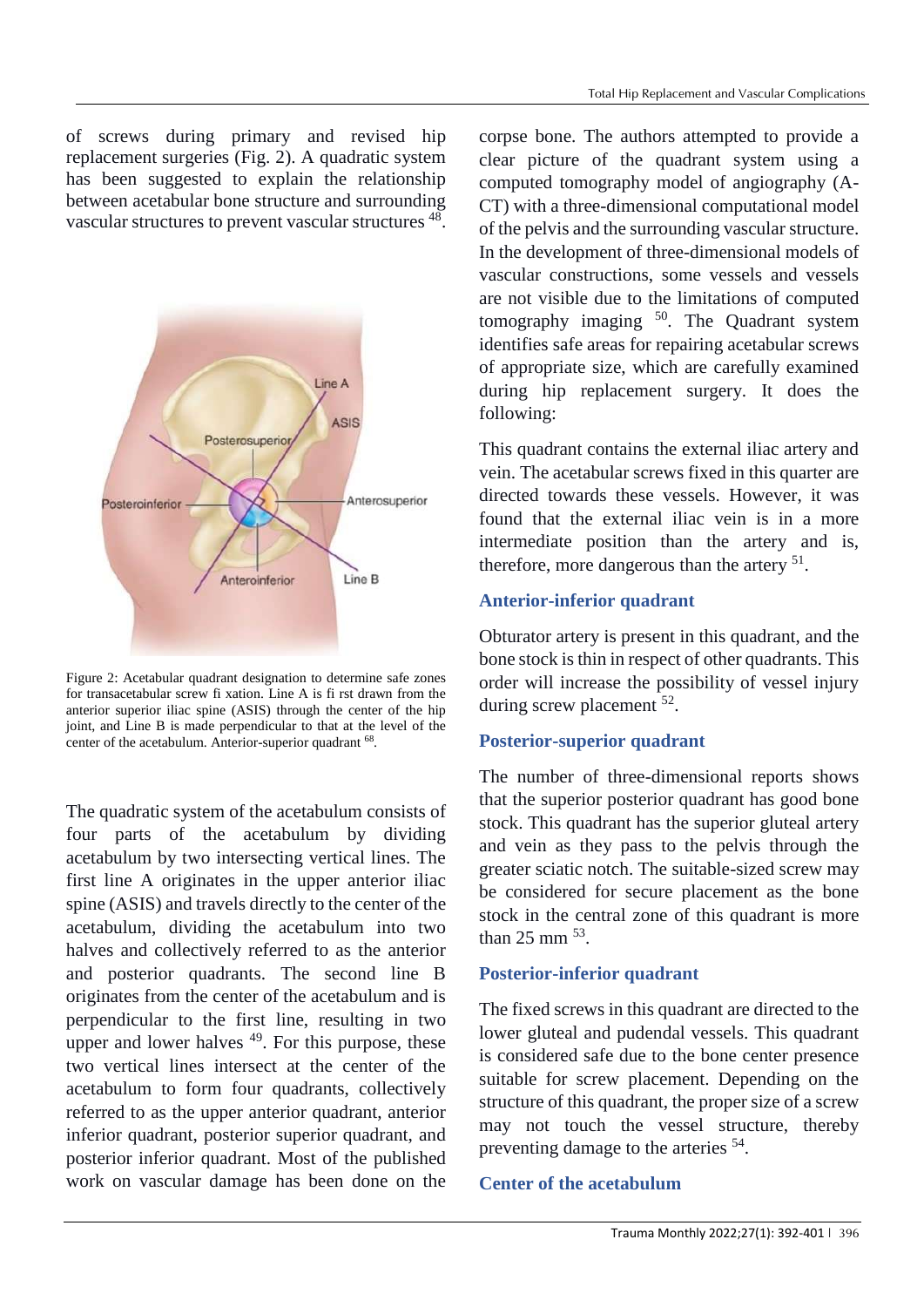Lines A and B intersect at the center of the acetabulum. The current position is very close to the obturator artery, so its use to insert screws is avoided. However, the screws of line A in the upper part of the acetabulum lead to the external iliac artery. The screws along line A at the bottom of the acetabulum are close to the constrictor. Thus, the external iliac arteries, constrictor vessels, and upper gluteal artery appear most damaged. Avoid placing screws in the anterior quadrant during complete hip surgery, as most arteries are in this quadrant. The posterior quadrant is usually safer to set a screw of the appropriate size because it has good bone density and structure, regardless of the vessel structure <sup>55</sup>.

# **High hip center**

In these cases, the quadrant system acts like a normal pelvis. In the upper hip, the posterior upper and lower posterior quadrants are secure for placement with well-preserved bone screws at the margin of the acetabulum.

In addition, a rare case of deviated vascular anatomy has been reported that requires caution when installing screws as they are more prone to damage <sup>56</sup>.

If there is bone loss in the posterior quadrant surgery, it is necessary to place the screw in the anterior quadrant. The screws and drill bits can be passed through the anterior quadrant with visual perception to set the proper screws in the anterior columns and describe soft tissues accurately.

The quadrant system is prevalent among total hip arthroplasty surgeons until the normal hips are taken into account. In the technical demand for the total hip replacement of Crowe type-IV developmental dysplasia, the posterior superior quadrant system is condemned because the center of the acetabulum is shifted anteroinferior in the hip with a high, complete dislocation. Screws lying in the safe quadrant may frequently injure the obturator blood vessels. In these cases, a modified quadrant system must be used on surgeon recommendations <sup>57, 58</sup>.

# **Acetabular retractors positioning**

During hip arthroplasty, retractors are usually located around the acetabulum. Studies show that the surgeon's approach can lead to future injuries. Therefore, the proper position of the retractor during the hip arthroplasty procedure can play an active role in reducing possible vascular damages. Safely, the best location to prevent such conditions is to place the anterior acetabular retractor in the anterior inferior iliac spine. Also, placing an inadequate acetabular retractor on the anterior wall can prevent these injuries <sup>59</sup>.

# **Acetabular reinforcement ring and antiprotrusio cage**

In reconstructive surgeries and damaged hips, acetabular amplification rings, as well as the antiprotrusion cages, are typically used. The advantage of using these prostheses is that in addition to providing the conditions for screw adjustment, they restore the previous anatomical state of the acetabulum. Often, screws are not placed in the dorsal and abdominal position of the prosthesis to prevent possible damage to the arteries. In such cases, radiological intervention during surgery is usually on the agenda  $60$ .

# **Cement**

During hip replacement surgery with bone cement, cement is usually prevented from reaching the pelvis. Cement extrusion in areas with the defective acetabular wall can affect the external iliac arteries and cause several complications. Besides, excessive use of this cement can lead to exothermic reactions and eventually vascular thrombosis. In some cases, the cement spicule is worn by the arteries, causing a false aneurysm in the postoperative period. If intrapelvic cement is not well extracted and corrective surgery is necessary, there is a possibility of a vascular avulsion  $61$ .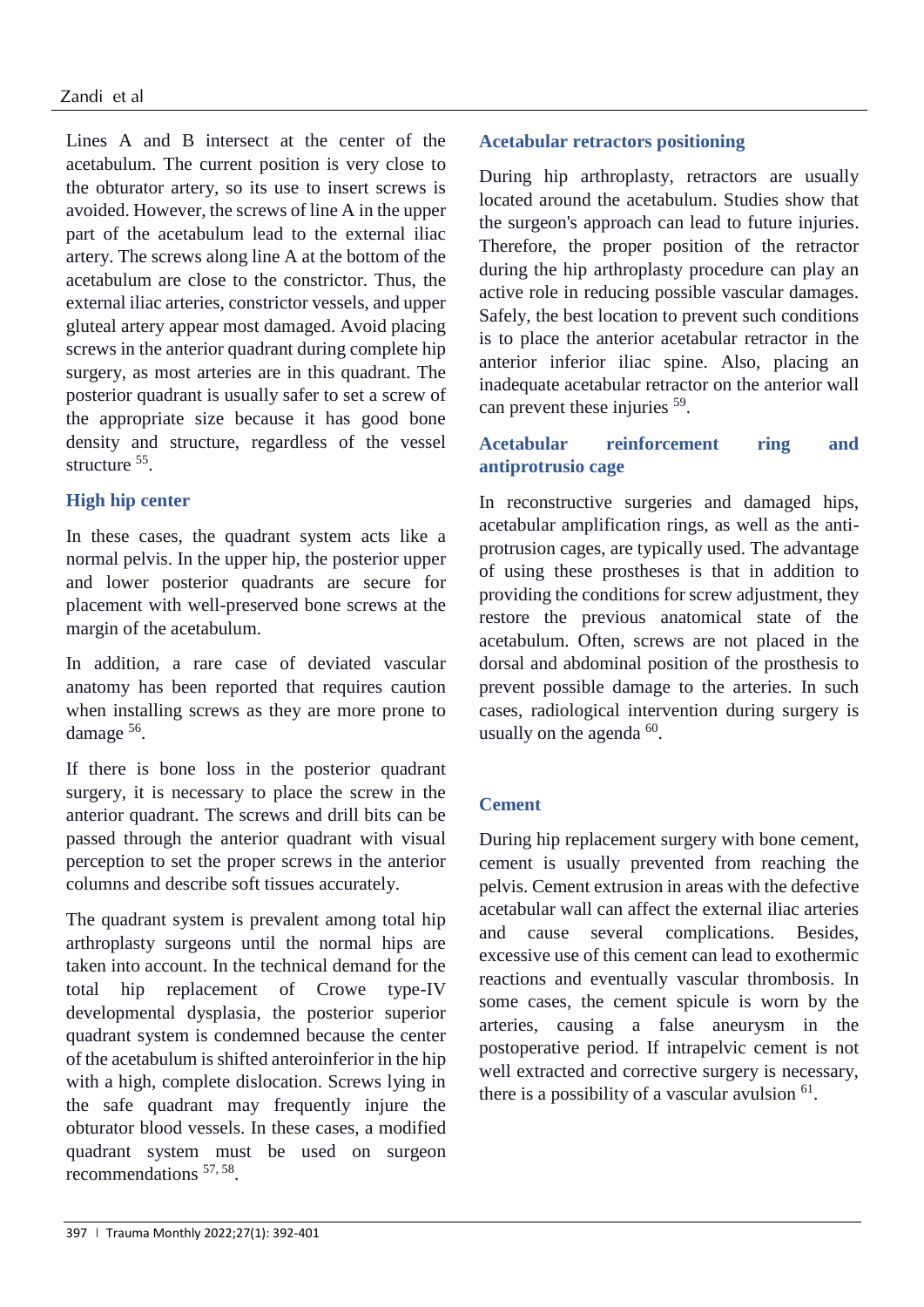# **Management**

# **Preoperative management**

# **Preoperative clinical investigation**

Clinical evaluation of vessels in the preoperative stage is crucial. Understanding the anatomy of the vessels surrounding the pelvis and using methods such as color Doppler ultrasound to measure arterial occlusion pressure are some of the things that should be on the agenda. During preoperative evaluations, although injuries of the femoral artery are easily detectable, injuries to the obturator and superior gluteal arteries do not appear to be easy  $62$ .

# **1. Management**

**1.1. Preoperative management**

# **1.1.1. Preoperative clinical investigation**

## **1.1.2. Preventive measures**

In cases that the hip is damaged during the hip reconstructive surgery, preoperative angiography should be done by a surgeon  $63$ .

## **1.2. Intraoperative management**

During hip surgery, timely diagnosis and treatment of vascular damage require the surgeon's care and ingenuity. During surgery, many causes can lead to sudden vascular damage. In some cases, may the vascular damage happen because of broken bone edges, implants, or instruments used in surgery. Therefore, rapid and accurate diagnosis of the site of injury and control of bleeding, even in cases of minor bleeding, is one of the most significant measures during surgery <sup>64</sup>.

The surgeon must not underestimate the urgency of vessel injury, even in slight signs of bleeding. Several steps must be followed in such types of situations, which are listed below  $64,65$ .

In massive bleeding or slight signs of bleeding, immediate bleeding sights must be identified visually and operated to stop the hemorrhage. Additionally, ultrasonography is the most rapid way to recognize the bleeding site in closed or open cases.

In acute hemorrhage at the first site, surgeons must pressure for local control at either end of injured vessels.

• Additional supplies of blood and fresh frozen plasma must be prepared.

For smaller vessels, coagulation and ligation techniques can be utilized to control bleeding.

If the compression technique is unsuccessful at the first attempt, it must be followed by surgical ligation, endovascular stenting, and bypass as the next step for sites of vessel injury.

Without time delay, vascular surgeons must be intervened to take the operative actions and stop the bleeding immediately.

The operating orthopedic surgeon must be familiar with the advanced operative techniques like the ilioinguinal and the Stoppa approaches for intrapelvic exposure, generally used in major injured vessel repair.

# **1.3. Postoperative management**

Careful monitoring of the condition of the arteries after surgery for several days after recovery is also essential to prevent postoperative vascular complications. There are many signs and symptoms after surgery and in the late postoperative period. The most important symptoms of vascular injury are unexplained hypotension, tachycardia, nerve palsy, hypovolemic shock, hemoglobinemia, and hypertension. In such cases, immediate axial imaging or radiography, contrast angiography, color ultrasound are the most natural methods to diagnose the source of bleeding.

Careful monitoring of these symptoms is better and can be treated without delay with open repair, stenting, bypass, coil, or chemotherapy 37-39. The late symptoms of pseudoaneurysm formation can be confusing and treated with surgery after determining vascular damage <sup>66</sup>.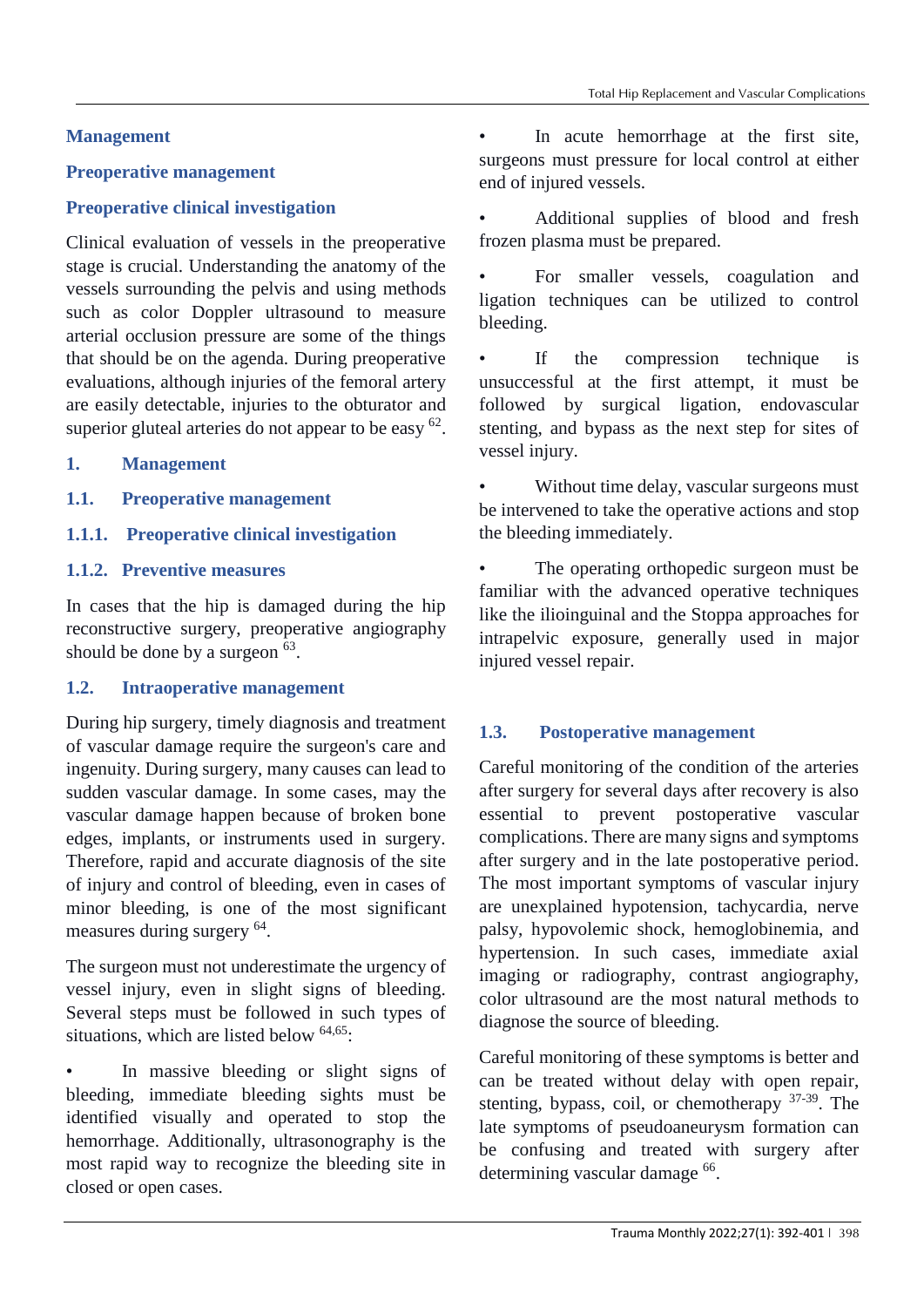This hip replacement surgery is mostly performed in elderly patients, and the possibility of damage to arterial vessels should be considered, as these vessels are more vulnerable to these injuries  $67$ .

### **Conclusion**

In general, vascular injuries are rare in hip replacement surgeries; however, careful preoperative planning, selection of better and more accurate instruments, knowledge of anatomical structures, and careful surgical procedures are essential to prevent vascular injury. Vascular injuries can appear early in bleeding during surgery, in the medium term as postoperative bleeding, and later as pseudo-aneurysms. The management of these complications focuses on the prevention of these injuries.

### **Acknowledgments**

None

**Conflict of Interest Disclosures** None

**Funding Sources** None

### **Authors' Contributions**

All the authors met the standard criteria of authorship based on recommendations of the international committee of medical journals editors.

#### **Ethical Statement**

This research does not require a code of ethics.

#### **References**

1. Knight SR, Aujla R, Biswas SP. Total Hip Arthroplasty-over 100 years of operative history. Orthopedic reviews. 2011: 6;3(2).

2. Kurtz SM, Ong KL, Schmier J, Mowat F, Saleh K, Dybvik E, et al. Future clinical and economic impact of revision total hip and knee arthroplasty. JBJS. 2007;89(suppl\_3):144-51.

3. Loppini M, Grappiolo G. Uncemented short stems in primary total hip arthroplasty: the state of the art. EFORT Open Reviews. 2018;3(5):149-59.

4. Siopack JS, Jergesen HE. Total hip arthroplasty. Western journal of medicine. 1995;162(3):243.

5. Williams O, Fitzpatrick R, Hajat S, Reeves BC, Stimpson A, Morris RW, et al. Mortality, morbidity, and 1-year outcomes of primary elective total hip arthroplasty. The Journal of arthroplasty.  $2002;17(2):165-71.$ 

De Geest T, Vansintjan P, De Loore G. Direct anterior total hip arthroplasty: complications and early outcome in a series of 300 cases. Acta Orthop Belg. 2013;79(2):166-73.

7. Wasielewski RC, Crossett LS, Rubash HE. Neural and vascular injury in total hip arthroplasty. The Orthopedic clinics of North America. 1992;23(2):219-35.

8. Hwang SK. Vascular injury during total hip arthroplasty: the anatomy of the acetabulum. International orthopaedics. 1994;18(1):29-31.

9. Parvizi J, Pulido L, Slenker N, Macgibeny M, Purtill JJ, Rothman RH. Vascular injuries after total joint arthroplasty. The Journal of arthroplasty. 2008;23(8):1115-21.

10. Wilson JS, Miranda A, Johnson BL, Shames ML, Back MR, Bandyk DF. Vascular injuries associated with elective orthopedic procedures. Annals of vascular surgery. 2003;17(6):641-4.

Kennon RE, Keggi JM, Wetmore RS, Zatorski LE, Huo MH, Keggi KJ. Total hip arthroplasty through a minimally invasive anterior surgical approach. JBJS.  $2003; 85$ (suppl 4):39-48.

Bergqvist D, Carlsson AS, Ericsson BF. Vascular complications after total hip arthroplasty. Acta Orthopaedica Scandinavica. 1983;54(2):157-63.

13. Kim YH, Oh SH, Kim JS. Primary total hip arthroplasty with a second-generation cementless total hip prosthesis in patients younger than fifty years of age. JBJS. 2003;85(1):109-14.

14. Bono JV, Axelson Jr SL, Bastian A, inventors; Howmedica Osteonics Corp, assignee. Patient-specific total hip arthroplasty. United States patent US 8,932,299. 2015 Jan 13.

15. Hwang SK. Vascular injury during total hip arthroplasty: the the acetabulum. International orthopaedics. 1994;18(1):29-31.

16. Manson TT, Johnson AJ. Conversion Total Hip Arthroplasty. InAcetabular Fractures in Older Patients 2020 (pp. 143-164). Springer, Cham.

SooHoo NF, Farng E, Lieberman JR, Chambers L, Zingmond DS. Factors that predict short-term complication rates after total hip arthroplasty. Clinical Orthopaedics and Related Research®. 2010 ;468(9):2363-71.

18. White LM, Kim JK, Mehta M, Merchant N, Schweitzer ME, Morrison WB, et al. Complications of total hip arthroplasty: MR imaging—initial experience. Radiology. 2000 ;215(1):254-62.

19. Nolan DR, Fitzgerald Jr RH, Beckenbaugh RD, Coventry MB. Complications of total hip arthroplasty treated by reoperation. The Journal of bone and joint surgery. American volume. 1975; 57(7): 977-81.

20. Bloebaum RD, Beeks D, Dorr LD, Savory CG, DuPont JA, Hofmann AA. Complications with hydroxyapatite particulate separation in total hip arthroplasty. Clinical orthopaedics and related research. 1994; 298:19-26.

21. Healy WL, Iorio R, Clair AJ, Pellegrini VD, Della Valle CJ, Berend KR. Complications of total hip arthroplasty: standardized list, definitions, and stratification developed by the hip society. Clinical Orthopaedics and Related Research. 2016;474(2):357-64.

22. Bergqvist D, Carlsson AS, Ericsson BF. Vascular complications after total hip arthroplasty. Acta Orthopaedica Scandinavica. 1983 ;54(2):157-63.

23. An S, Shen H, Feng M, Li Z, Wang Y, Cao G. Femoral artery injury during total hip arthroplasty. Arthroplasty today. 2018 ;4(4):459-63.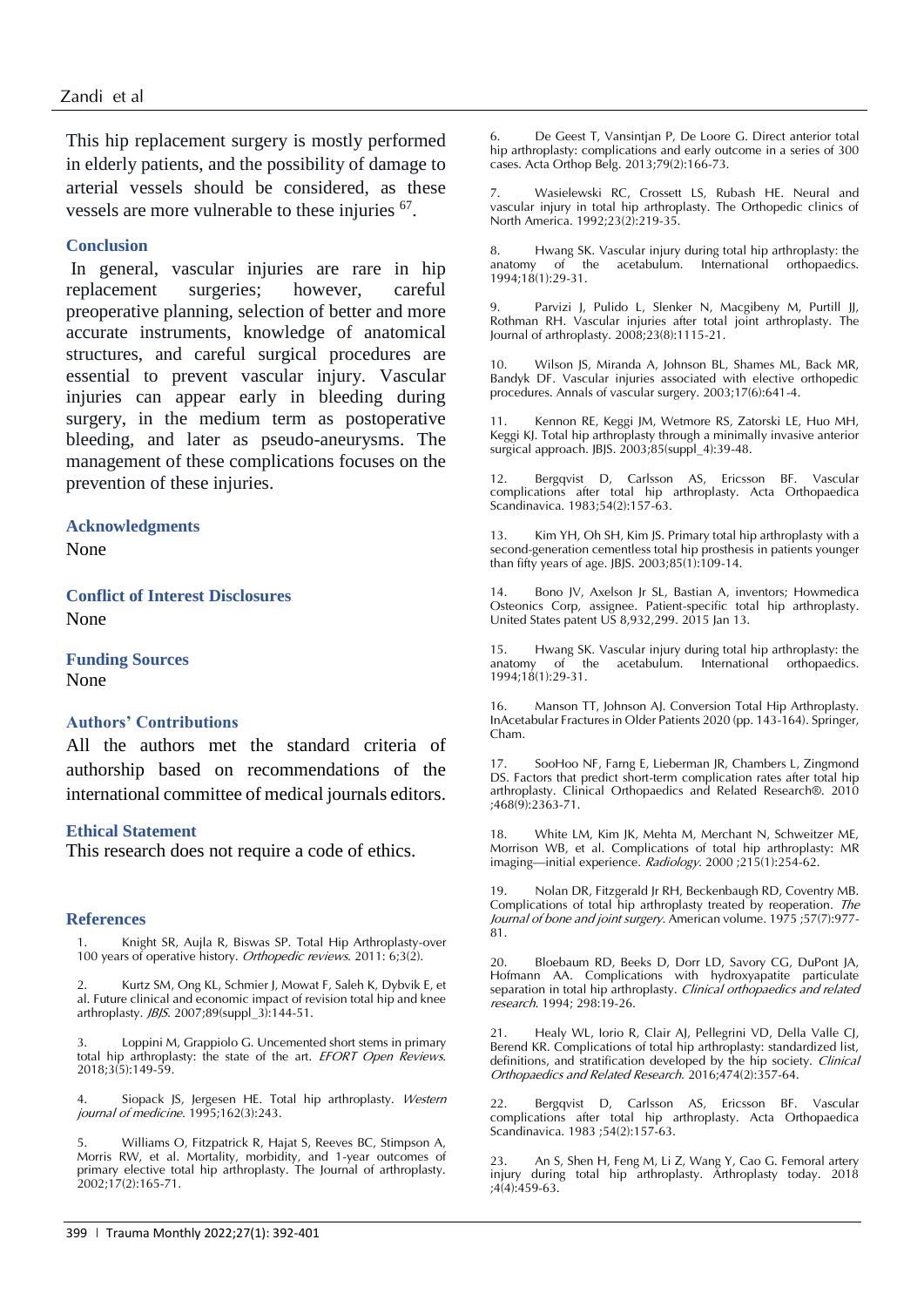24. Massat BJ, Vasseur PB. Clinical and radiographic results of total hip arthroplasty in dogs: 96 cases (1986-1992). Journal of the American Veterinary Medical Association. 1994;205(3):448.

25. Toms AP, Marshall TJ, Cahir J, Darrah C, Nolan J, Donell ST, et al. MRI of early symptomatic metal-on-metal total hip arthroplasty: a retrospective review of radiological findings in 20 hips. Clinical radiology. 2008 ;63(1):49-58.

26. Lamb JN, Baetz J, Messer-Hannemann P, Adekanmbi I, van Duren BH, Redmond A, et al. A calcar collar is protective against early periprosthetic femoral fracture around cementless femoral components in primary total hip arthroplasty: a registry study with<br>biomechanical validation. The bone & joint journal. biomechanical validation. The bone & joint journal. 2019;101(7):779-86.

27. Ranawat A, Zelken J, Helfet D, Buly R. Total hip arthroplasty for posttraumatic arthritis after acetabular fracture. The journal of arthroplasty. 2009 ;24(5):759-67.

Strum H, Nilsson O, Milbrink J, Mallmin H, Larsson S. The effect of early weight bearing on migration pattern of the uncemented CLS stem in total hip arthroplasty. The journal of arthroplasty. 2007;22(8):1122-9.

29. Harkess JW, Crockarell Jr JR. Arthroplasty of the hip. Campbell's Operative Orthopaedics E-Book. 2012 :158.

30. Johnson WD, Engh G, inventors; Alexandria Res Tech LLC, assignee. Apparatus and method for minimally invasive total joint replacement. United States patent. 2009.

31. Beldame J, Lagrave B, Lievain L, Lefebvre B, Frebourg N, Dujardin F. Surgical glove bacterial contamination and perforation during total hip arthroplasty implantation: when gloves should be changed. Orthopaedics & Traumatology: Surgery & Research. 2012 ;98(4):432-40.

32. Singh NK, Rai S, Rastogi A. Vascular Injury in Total Hip Replacement: Management and Prevention. Total Hip Replacement: An Overview. 2018:145.

Gao F, Sun W, Guo W, Li Z, Wang W, Cheng L. Topical application of tranexamic acid plus diluted epinephrine reduces postoperative hidden blood loss in total hip arthroplasty. The Journal of arthroplasty. 2015;30(12):2196-200.

34. Huo MH, Salvati EA. Thromboembolic disease in total hip arthroplasty. Contemp Orthop. 1991; 22:407.

35. Zhang ZH, Shen B, Yang J, Zhou ZK, Pei FX. Risk factors for venous thromboembolism of total hip arthroplasty and total knee arthroplasty: a systematic review of evidences in ten years. BMC musculoskeletal disorders. 2015 ;16(1):24.

36. Zhang J, Chen Z, Zheng J, Breusch SJ, Tian J. Risk factors for venous thromboembolism after total hip and total knee arthroplasty: a meta-analysis. Archives of Orthopaedic and Trauma Surgery. 2015 ;135(6):759-72.

37. Lieberman JR, Geerts WH. Prevention of venous thromboembolism after total hip and knee arthroplasty. JBJS. 1994;76(8):1239-50.

38. White RH, Gettner S, Newman JM, Trauner KB, Romano PS. Predictors of rehospitalization for symptomatic venous thromboembolism after total hip arthroplasty. New England Journal of Medicine. 2000 ;343(24):1758-64.

39. Wolowacz SE, Roskell NS, Plumb JM, Caprini JA, Eriksson BI. Efficacy and safety of dabigatran etexilate for the prevention of venous thromboembolism following total hip or knee arthroplasty. Thrombosis and haemostasis. 2009;101(01):77-85.

40. Lieberman JR, Heckmann N. Venous thromboembolism prophylaxis in total hip arthroplasty and total knee arthroplasty patients: from guidelines to practice. JAAOS-Journal of the American Academy of Orthopaedic Surgeons. 2017 ;25(12):789-98.

41. Streiff MB, Haut ER. The CMS ruling on venous thromboembolism after total knee or hip arthroplasty: weighing risks and benefits. JAMA. 2009;301(10):1063-5.

42. Friedman RJ. Optimal duration of prophylaxis for venous thromboembolism following total hip arthroplasty and total knee arthroplasty. JAAOS-Journal of the American Academy of Orthopaedic Surgeons. 2007;15(3):148-55.

43. Anderson Jr FA, Hirsh J, White K, Fitzgerald Jr RH. Hip and Knee Registry Investigators. Temporal trends in prevention of venous thromboembolism following primary total hip or knee arthroplasty 1996–2001: findings from the Hip and Knee Registry. Chest. 2003;124(6):349S-56S.

Lachiewicz PF. Comparison of ACCP and AAOS guidelines for VTE prophylaxis after total hip and total knee arthroplasty. Orthopedics (Online). 2009;32(12):74.

Baser O. Prevalence and economic burden of venous thromboembolism after total hip arthroplasty or total knee arthroplasty. American Journal of Managed Care. 2011;17(1):S6.

46. Fuji T, Fujita S, Kawai Y, Nakamura M, Kimura T, Fukuzawa M, et al. Efficacy and safety of edoxaban versus enoxaparin for the prevention of venous thromboembolism following total hip arthroplasty: STARS JV. Thrombosis Journal. 2015;13(1):27.

47. Wasilewski R, McDonald JP, Heatley G, Lütjen-Drecoll E, Kaufman PL, Croft MA. Surgical intervention and accommodative responses, II: forward ciliary body accommodative movement is facilitated by zonular attachments to the lens capsule. Investigative ophthalmology & visual science.  $2008;49(12):5495-502$ .

48. Hwang SK. Vascular injury during total hip arthroplasty: the anatomy of the acetabulum. International orthopaedics. 1994;18(1):29-31.

49. Watts CD, Martin JR, Fehring KA, Griffin WL. Inferomedial hip center decreases failure rates in cementless total hip arthroplasty for Crowe II and III hip dysplasia. The Journal of arthroplasty. 2018 ;33(7):2177-81.

50. Dietze S, Perka C, Baecker H. Blood vessel and nerve damage in total hip arthroplasty. Der Orthopade. 2014 ;43(1):64.

51. Shoenfeld NA, Stuchin SA, Pearl R, Haveson S. The management of vascular injuries associated with total hip arthroplasty. Journal of vascular surgery. 1990 ;11(4):549-55.

52. Rue JP, Inou N, Mont MA. Current overview of neurovascular structures in hip arthroplasty: anatomy, preoperative evaluation, approaches, and operative techniques to avoid complications. Orthopedics. 2004;27(1):73-81.

53. Brown GD, Swanson EA, Nercessian OA. Neurologic injuries after total hip arthroplasty. AMERICAN JOURNAL OF ORTHOPEDICS-BELLE MEAD-. 2008 ;37(4):191.

54. Cooke CC, Hozack W, Lavernia C, Sharkey P, Shastri S, Rothman RH. Early failure mechanisms of constrained tripolar acetabular sockets used in revision total hip arthroplasty. The Journal of arthroplasty. 2003;18(7):827-33.

55. Stans AA, Pagnano MW, Shaughnessy WJ, Hanssen AD. Results of total hip arthroplasty for Crowe Type III developmental hip dysplasia. Clinical orthopaedics and related research. 1998  $(348):149-57.$ 

56. Kelley SS. High hip center in revision arthroplasty. The Journal of Arthroplasty. 1994 ;9(5):503-10.